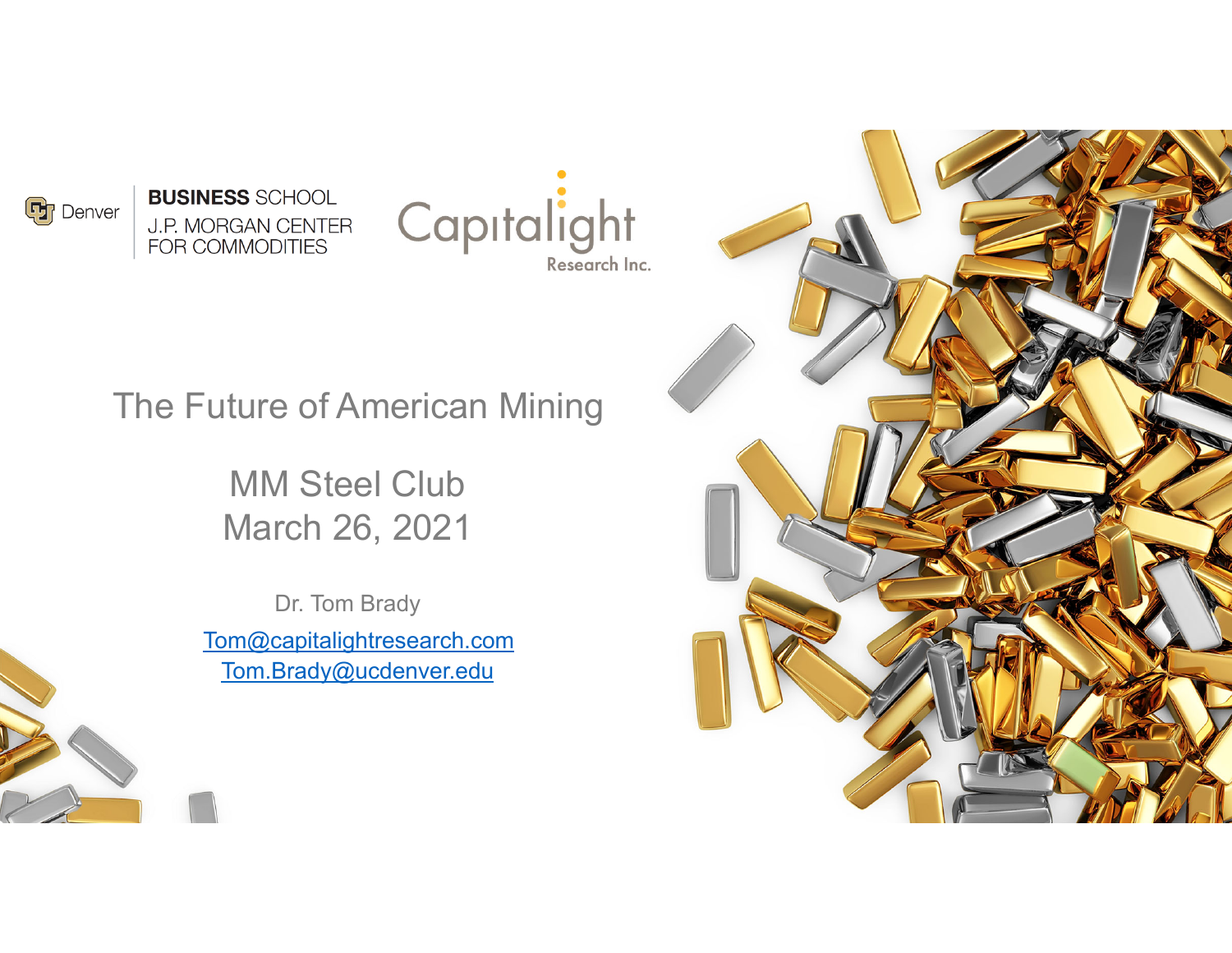

# **Precious Metal Miners: Equity Underperformance Capitalight**

### **Primary Silver Equity Underperformance1 Gold Senior Equity Underperformance2**



- П Since 2008:
	- $\mathcal{L}_{\mathcal{A}}$ Silver prices are up  $\sim$  240% vs. a primary silver equity index (up  $\sim$  140%)
	- $\mathcal{L}_{\mathcal{A}}$ Gold prices are up  $\sim$  200% vs. gold senior equity index (up  $\sim$  100%)



**BUSINESS SCHOOL J.P. MORGAN CENTER** FOR COMMODITIES

1 The Capitalight Primary Silver index includes companies that generate > 50% of total revenues from silver production sales  $^{\rm 2}$  Gold Senior producers include the largest 10 gold producing companies annually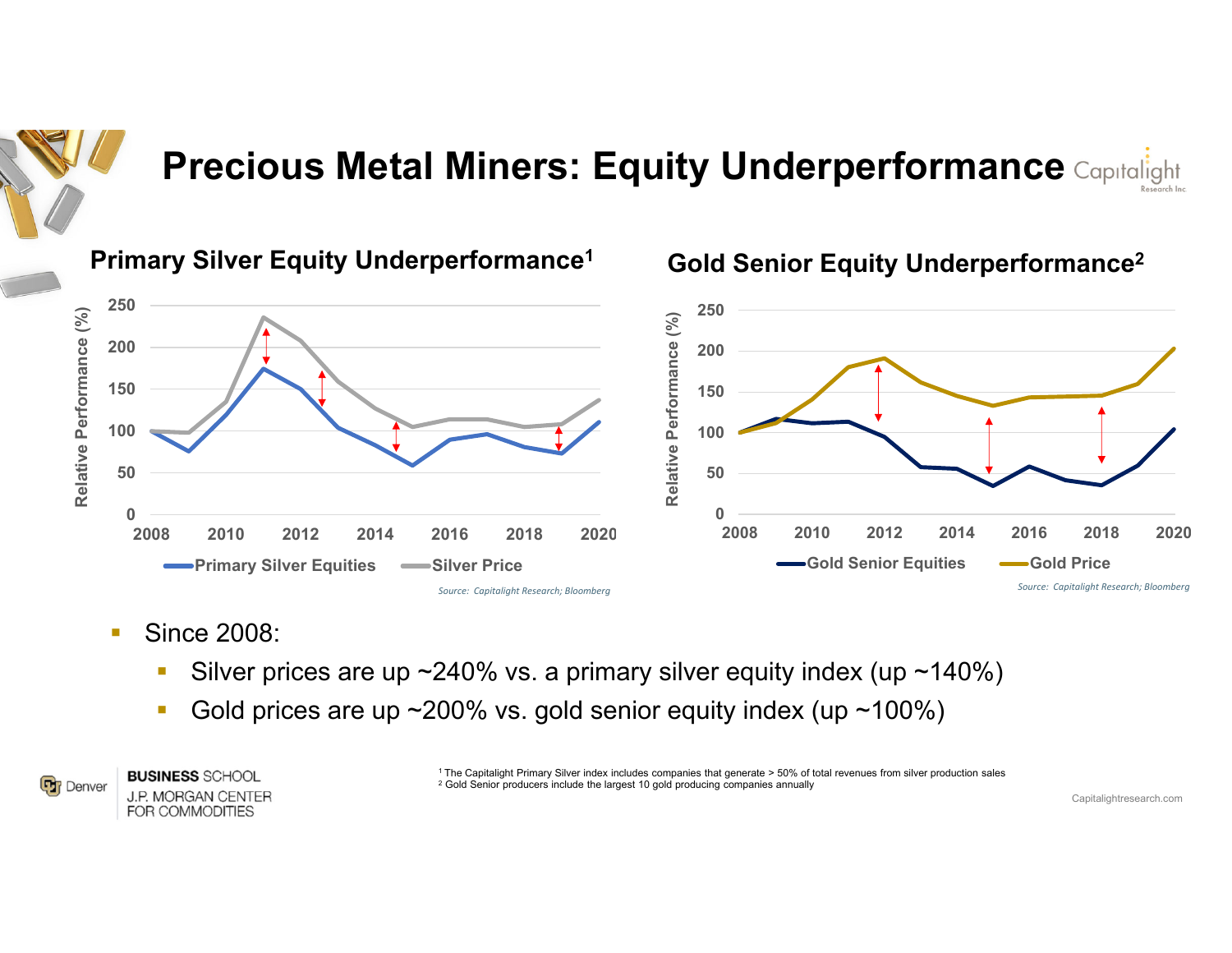

FOR COMMODITIES

## **Precious Miners: Lack of Exploration Success**

Capitaliaht





- $\mathbb{R}^2$  Gold ounces discovered has declined since 2000
- $\mathcal{L}_{\mathcal{A}}$  In late 1990s, >100M ounces/year in new discoveries announced
- $\mathcal{L}$  In 2017, <13M ounces announced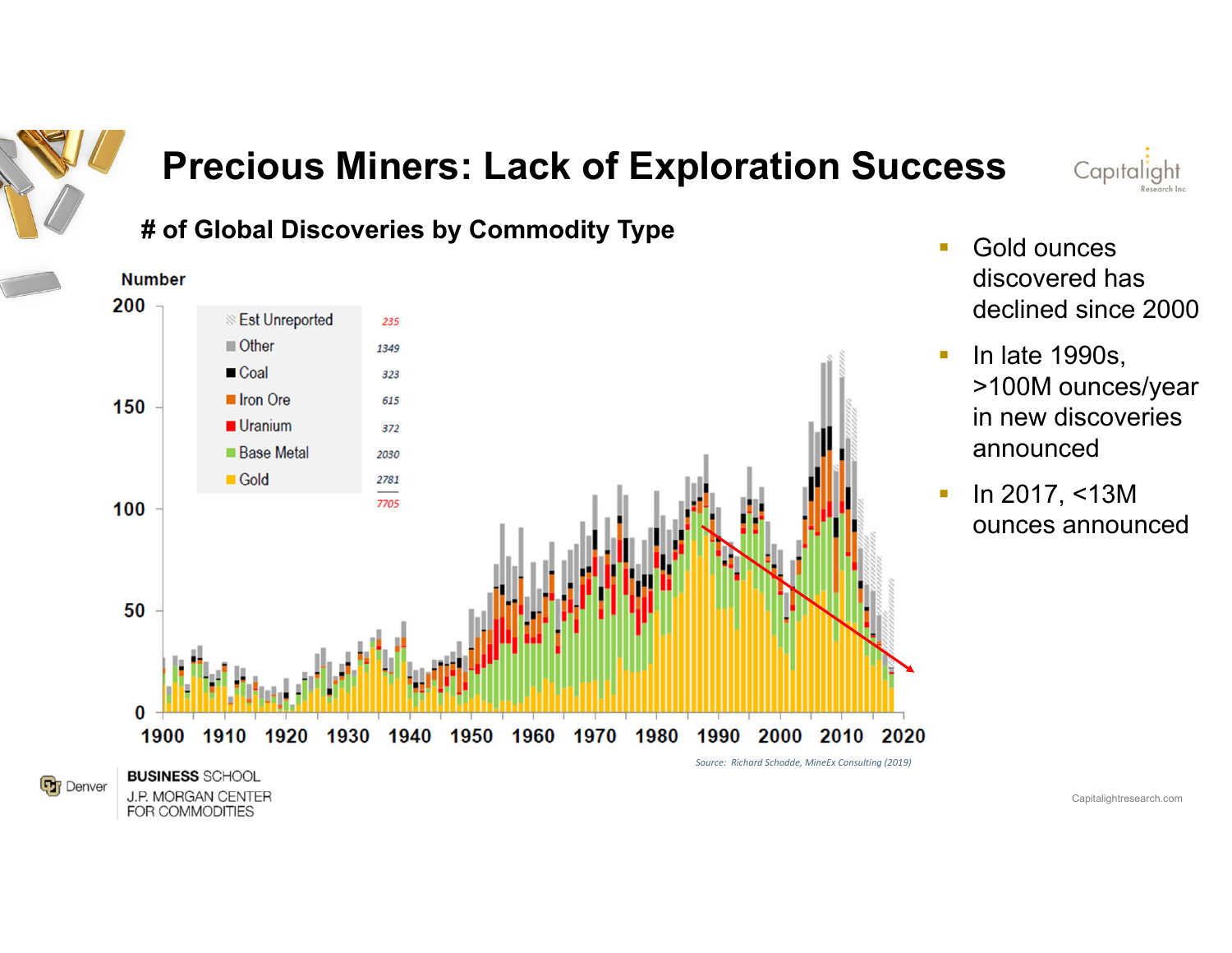

## **Precious Metal Miners: M&A Transactions**





- П 2006 – 2012 gold and silver miners focus on top-line (or ounce production) growth led to significant M&A transactions
- $\mathcal{C}$ Silver Primaries: ~\$9B; Gold Seniors: ~\$186B



**J.P. MORGAN CENTER**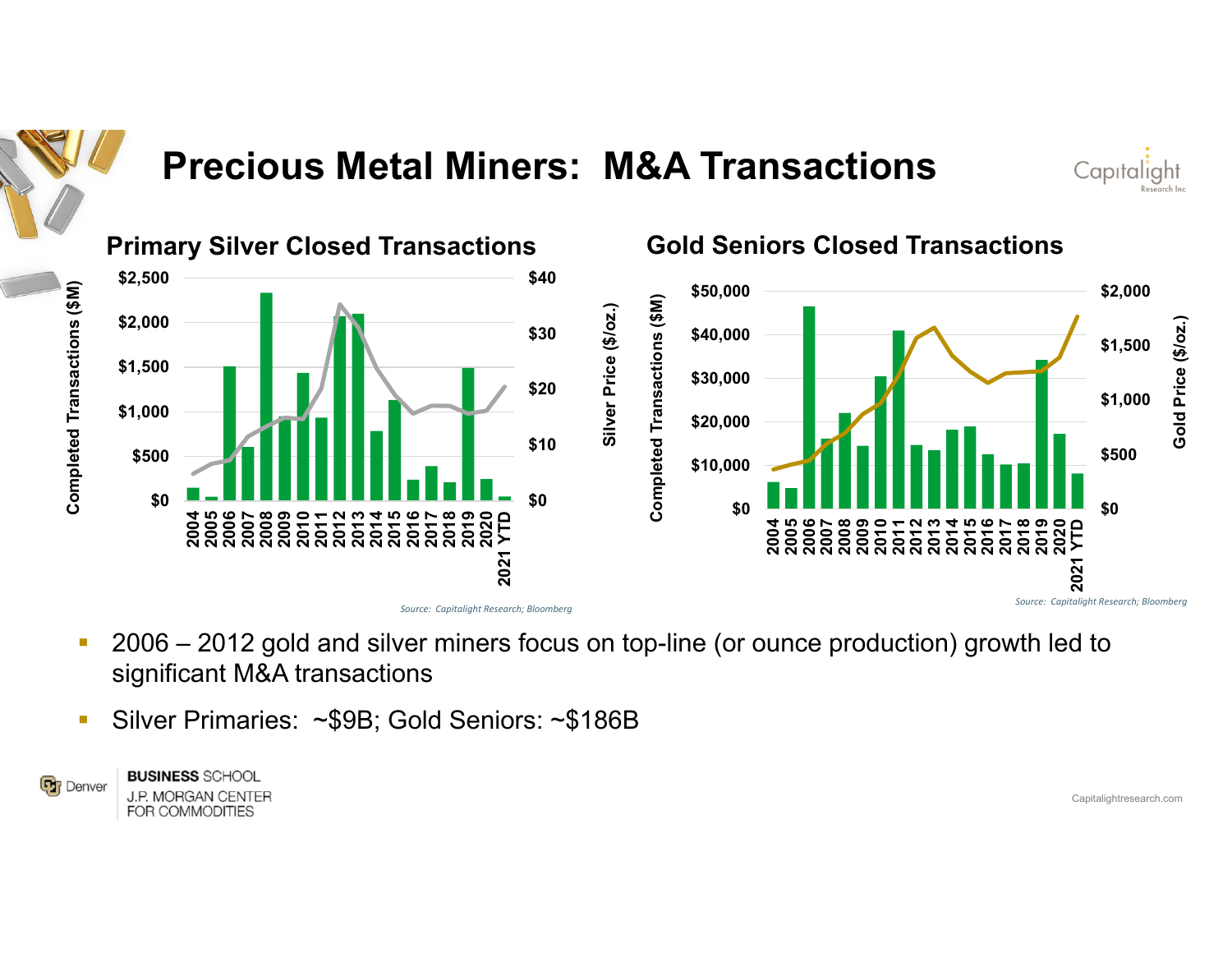

### **Precious Metal Miners: Shareholder Dilution**



### **4,500 Primary Silver Equity Shares Outstanding Gold Senior Equity Shares Outstanding**



### **9,000** Shares Outstanding nearly 3x **7,500** Cumulative Shares Outstanding (M) **Outstanding (M) 6,000 4,500 3,000 1,500 02004 2005 2006 2008 2009 2010 2011 2012 2013 2014 2015 2016 2007 2018 2019 2020 2017** *Source: Capitalight Research; Bloomberg Source: Capitalight Research; Bloomberg*

П Cumulative shares outstanding for the primary silver producers has increased from approximately 475M in 2004 to over 4B in 2019 (a 750 percent increase)

**Cumulative Shares** 

 $\mathcal{L}_{\mathcal{A}}$ Gold Sr. shares up from 2.7B to over 7.5B



**J.P. MORGAN CENTER**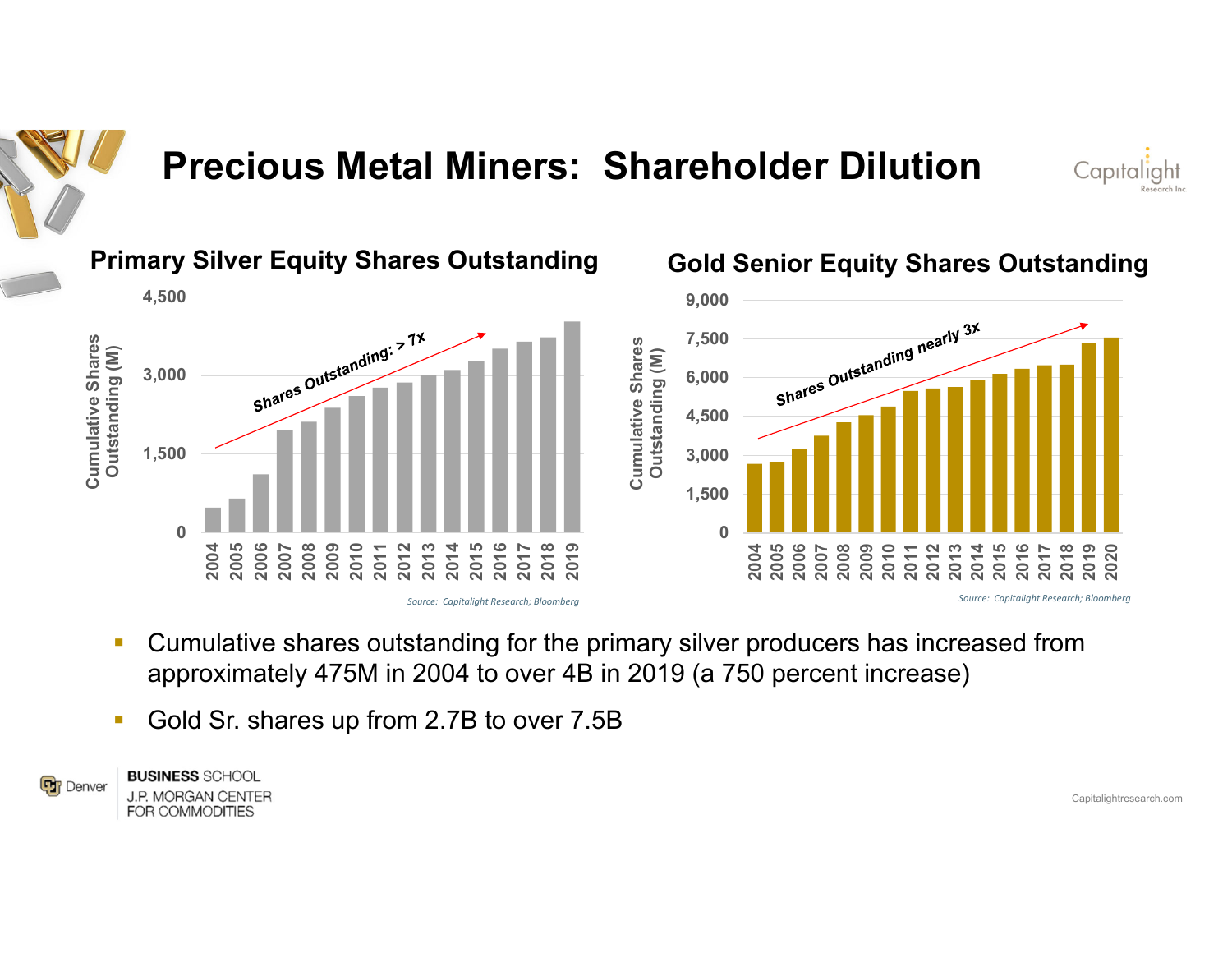

# Capitalight







- П For primary silver equities cumulative average aggregate debt outstanding was less than \$400M from 2004 through 2012. This has increased 6-fold to average ~\$3.4B since 2013
- $\mathcal{C}$ Gold seniors cumulative l.t. debt peaked >\$34B in 2014; averaging ~\$22B/year since 2016



**BUSINESS SCHOOL J.P. MORGAN CENTER**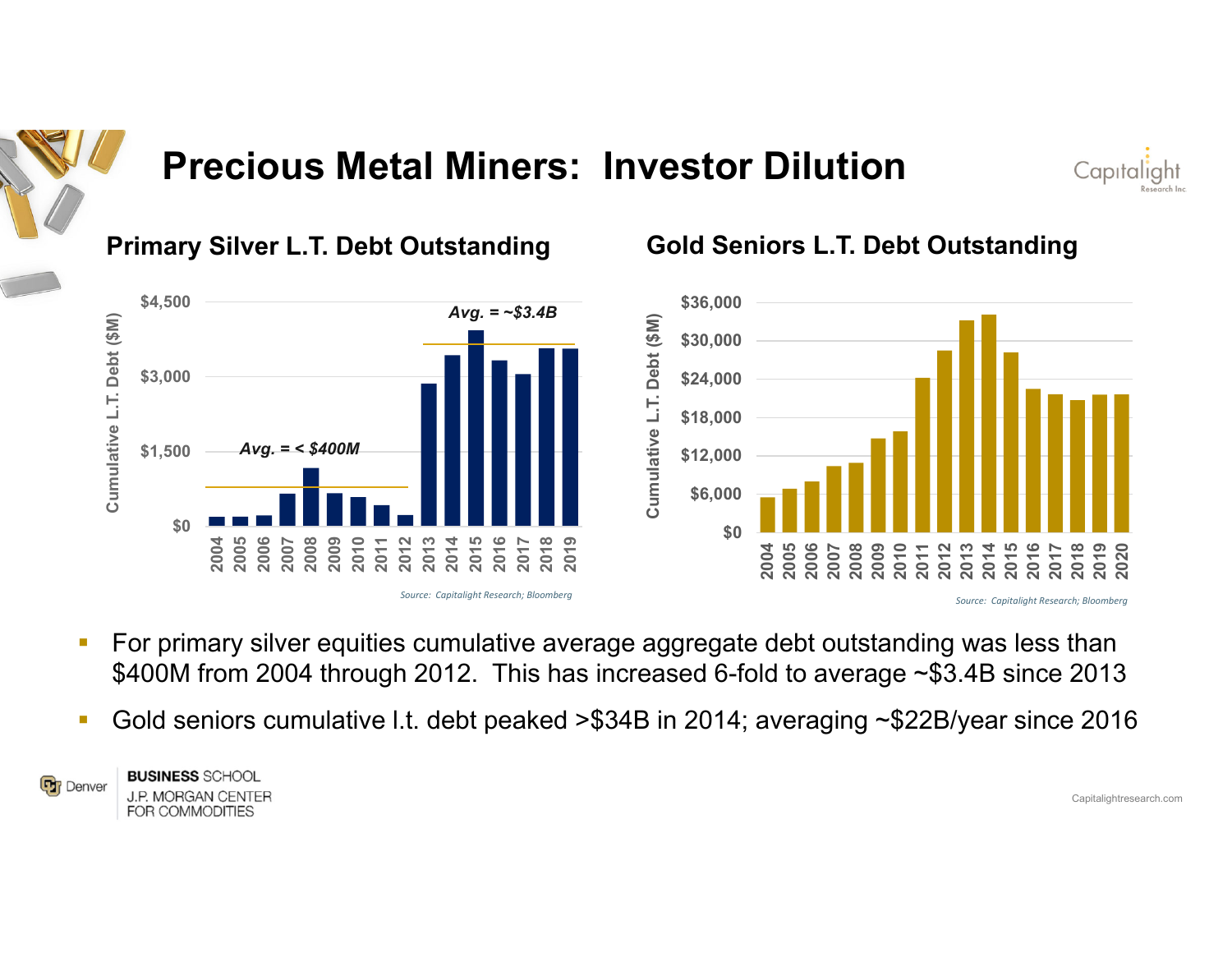

## **Precious Metal Miners: Asset Impairments**





- **Tale** Silver primaries cumulative write offs over \$6B from 2010 - 2016
- **Tale** Gold seniors cumulative write offs nearly \$60B from 2010 - 2016



FOR COMMODITIES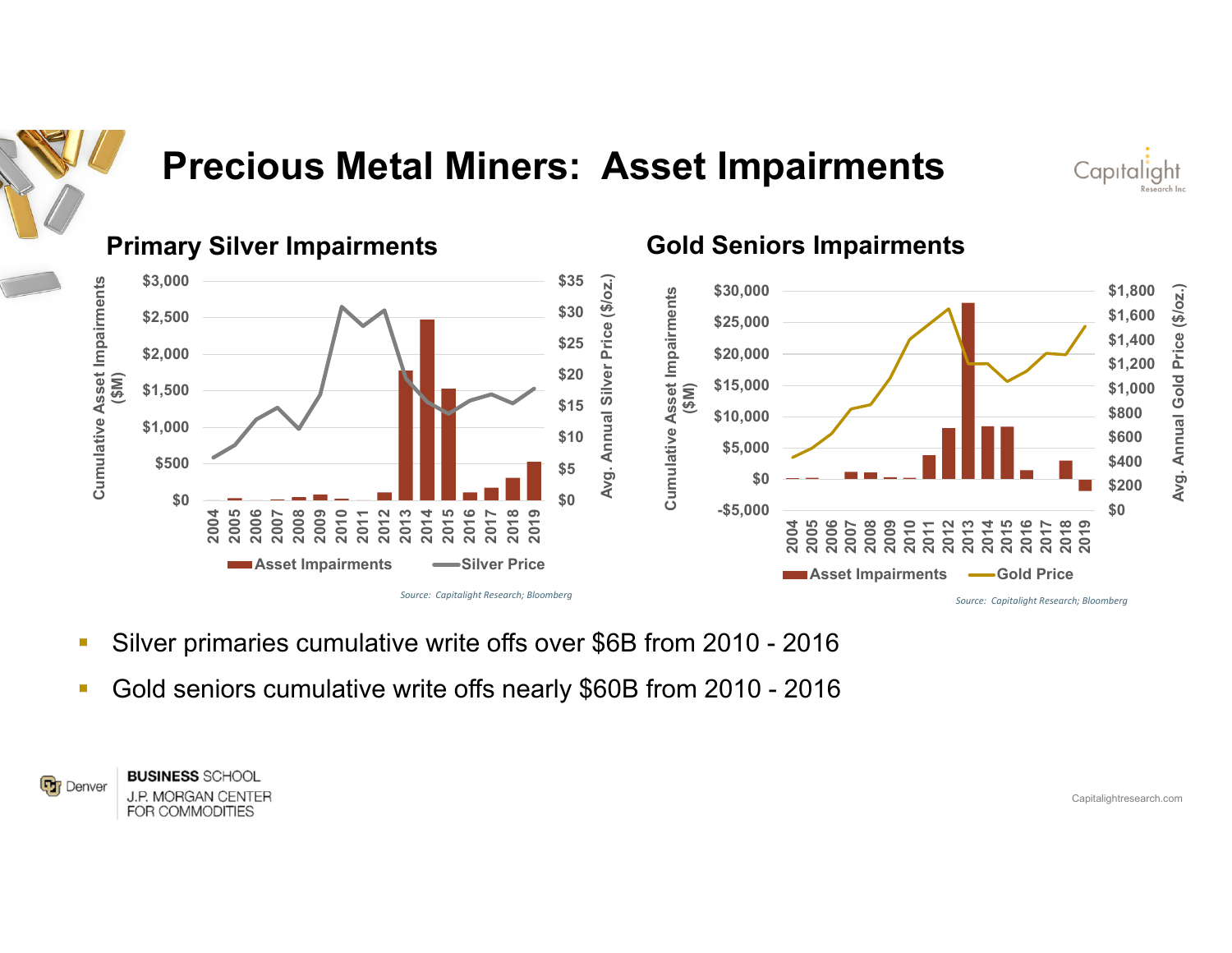

## **Precious Metal Miners: FCF Margin**

Capitaliaht



- $\mathcal{L}_{\mathcal{A}}$  Silver primaries aggregate FCF margin has primarily been negative (in two-thirds of the years since 2004)
- $\overline{\phantom{a}}$  Gold seniors FCF margin has been positive since 2014 due to emphasis on capital discipline and efficiency focus



**BUSINESS SCHOOL J.P. MORGAN CENTER** FOR COMMODITIES